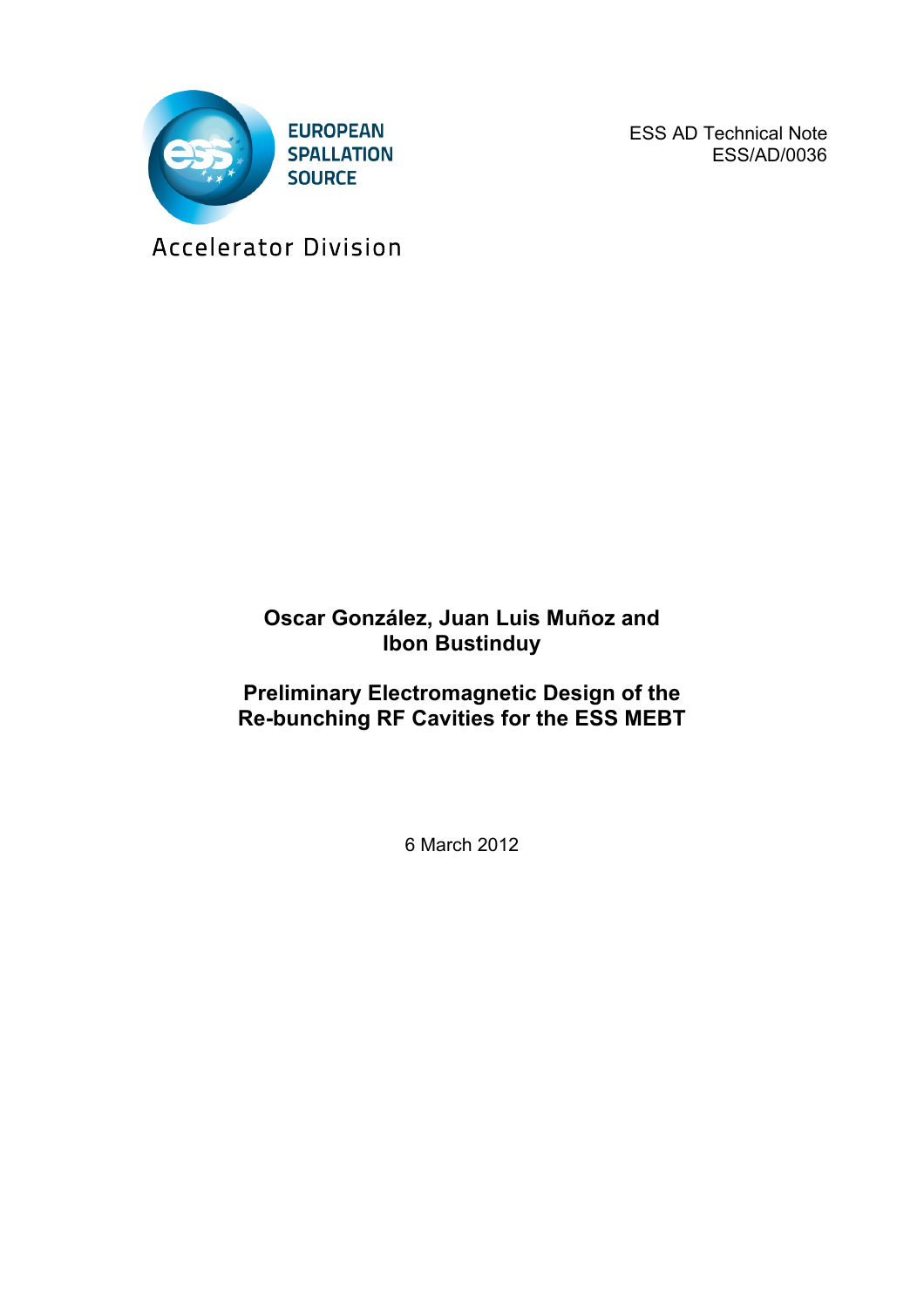# Preliminary Electromagnetic Design of the Re-bunching RF Cavities for the ESS MEBT

Oscar González, Juan Luis Muñoz, Ibon Bustinduy ogonzalez@essbilbao.org, jlmunoz@essbilbao.org, ibustinduy@essbilbao.org ESS Bilbao

December 2011

## **Contents**

| 1        | <b>Introduction and Motivation</b>                            | $\bf{2}$       |
|----------|---------------------------------------------------------------|----------------|
| $\bf{2}$ | <b>Cavity Parameter Definition</b>                            | $\bf{2}$       |
|          | 2.1                                                           | $\overline{2}$ |
|          | 2.2<br>Relativistic Velocity and Energy of a Particle         | $\overline{4}$ |
|          | Figures of Merit of a Cavity for Particle Acceleration<br>2.3 | $\overline{4}$ |
|          | 2.3.1                                                         | $\overline{4}$ |
|          | 2.3.2                                                         | $\overline{5}$ |
|          | 2.4                                                           | 6              |
| 3        | Re-Bunching Cavity Design                                     | 6              |
|          | 3.1                                                           | 6              |
|          | 3.2                                                           | $\overline{7}$ |
|          | 3.3                                                           | $\overline{7}$ |
|          | 3.4                                                           | $\overline{7}$ |
|          | 3.5                                                           | 8              |
|          | Preliminary Results: A30W126T45 v0<br>3.6                     | 9              |
| 4        | <b>Parametric Analysis</b>                                    | 10             |
|          | 4.1                                                           | 10             |
|          | 4.2                                                           | 11             |
|          | 4.3                                                           | 11             |
|          | 4.4                                                           | 12             |
|          | 4.5                                                           | 12             |
|          | 4.6                                                           | 13             |
|          | 4.7                                                           | 13             |
| 5        | Optimization Procedure: A30W126T45 v1                         | 14             |
| 6        | <b>Manufacturing Considerations</b>                           | 16             |
| 7        | <b>Conclusions and Future Work</b>                            | 16             |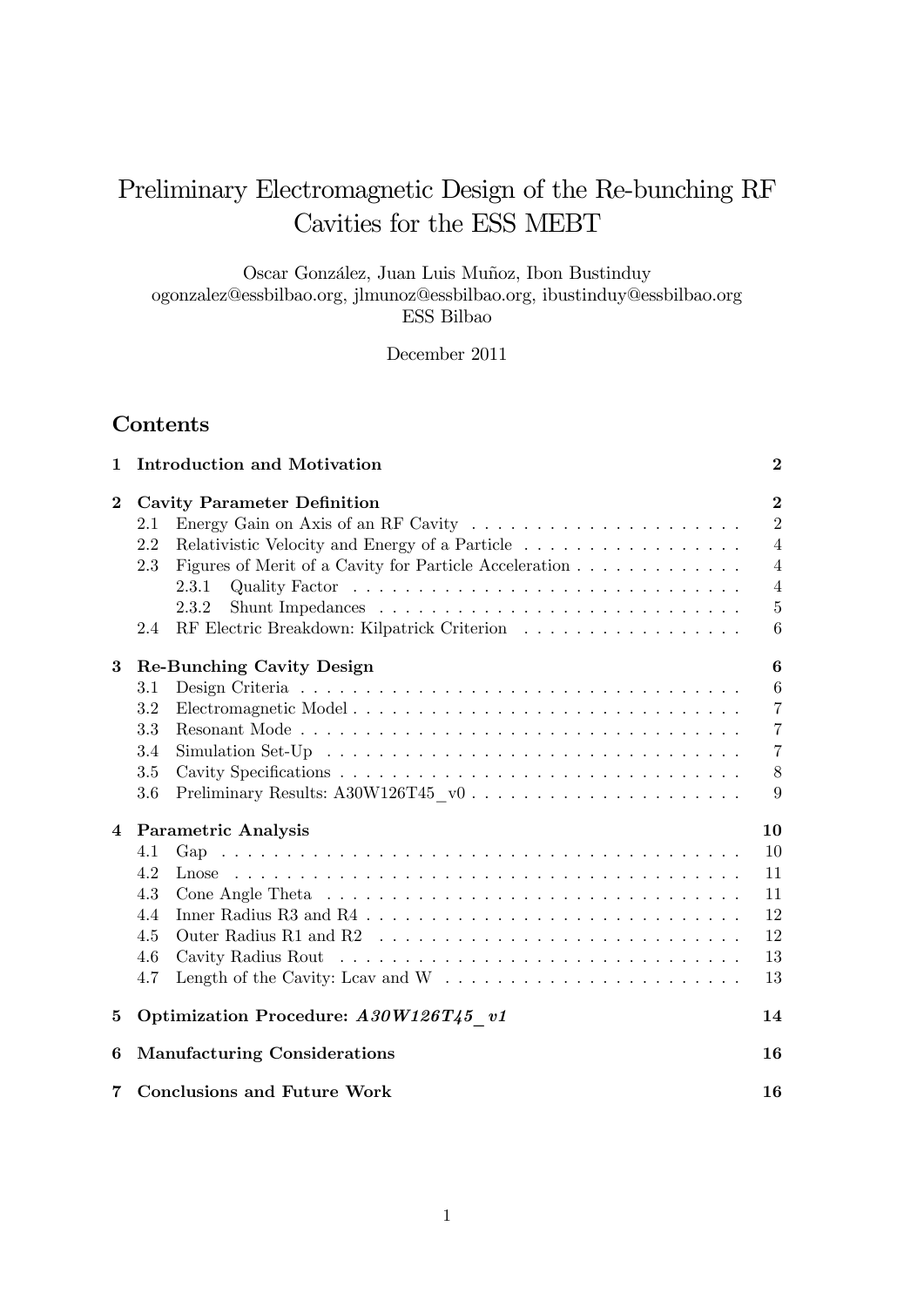### 1 Introduction and Motivation

The Medium Energy Beam Transport (MEBT) section of the ESS Linear Accelerator (linac) will be composed of several magnetic quadrupoles, re-bunching cavities, beam choppers, beam dumps and a diagnostic bench. After the beam is accelerated up to 3 MeV in the Radio Frequency Quadrupole (RFQ) cavity, the longitudinal and transversal bunches of particles are slightly broadened. The main task of the re-bunching cavities in the MEBT is to maintain the longitudinal focusing and to match the beam from the RFQ into the MEBT and from the MEBT into the Drift Tube Linac (DTL). This report summarizes the work done on the ElectroMagnetic (EM) design of the re-bunching cavities. The EM design is not independent of other design issues (tuning scheme, mechanical design, ...), so although there will be specific technical reports on these subjects, some aspects will be discussed also in this document.

## 2 Cavity Parameter Definition

In all RF accelerators energy is delivered to the beam from an RF electric field, which must be synchronous with the beam for a sustained energy transferred. In this section, some important parameters that characterize the energy-gain process and therefore the acceleration in RF cavities are presented.

#### 2.1 Energy Gain on Axis of an RF Cavity

In the ESS linac, energy is transferred to a particle from the electromagnetic standing waves occurring in the RF cavities. The electric field on the axis experienced by a particle with a velocity v can be expressed as

$$
E_z(r = 0, z, t) = E_z(0, z) \cos [wt(z) + \phi]
$$
\n(1)

where

$$
t(z) = \int_0^z \frac{dz}{v(z)}\tag{2}
$$

is the time the particle is at position z. We choose time  $t = 0$  when the particle is at the origin, which is usually defined as the geometrical center of the cavity. At  $t = 0$ , the phase of the field relative to the crest is  $\phi$ .

Suppose that the cavity has an axial length  $L$ . Then, the energy gain of an arbitrary particle with charge q traveling through the cavity is

$$
\triangle W = \int_{-L/2}^{L/2} \vec{F} \cdot d\vec{l} = q \int_{-L/2}^{L/2} \vec{E} \cdot d\vec{l} = q \int_{-L/2}^{L/2} E_z(0, z) \cos [wt(z) + \phi] dz,
$$

which using a well-known trigonometric identity can be expressed as

$$
\triangle W = q \int_{-L/2}^{L/2} E_z(0, z) \left[ \cos wt \cos \phi - \sin wt \sin \phi \right] dz.
$$
 (3)

Next, we can write eq. (3) in the form

$$
\triangle W = qV_0 T \cos \phi,\tag{4}
$$

where we have introduced an axial RF voltage, defined by

$$
V_0 = \int_{-L/2}^{L/2} E_z(0, z) dz,
$$
\n(5)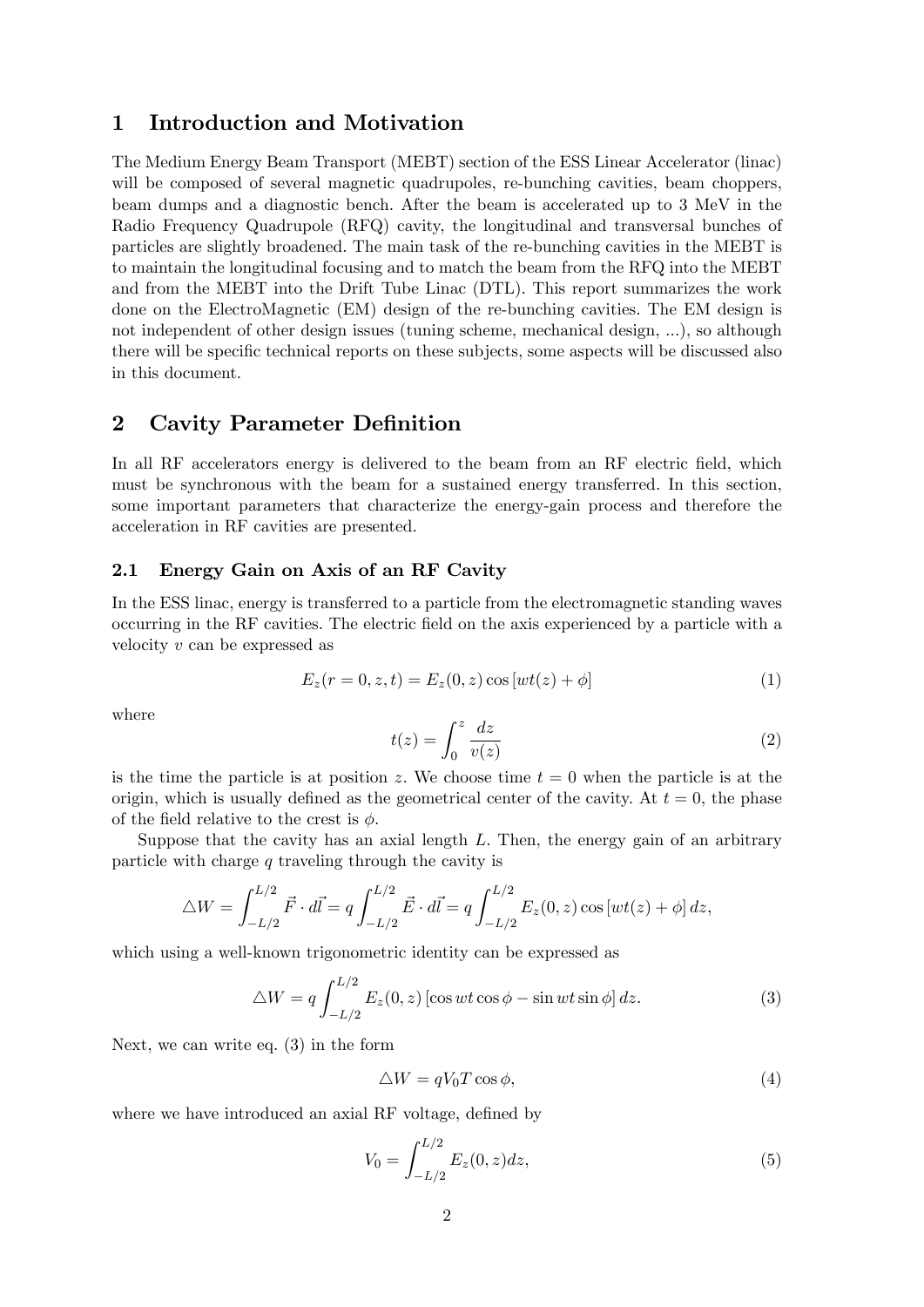and the transit-time factor, defined as

$$
T = \frac{\int_{-L/2}^{L/2} E_z(0, z) \cos [wt(z)] dz}{V_0} - \tan \phi \frac{\int_{-L/2}^{L/2} E_z(0, z) \sin [wt(z)] dz}{V_0}.
$$
 (6)

Equation (4) is an important result. Although it is simple in appearance, much of the physics is contained within it. This is why it deserves a carefully study of each one of its constituents:

- $\bullet$  The relative phase  $\phi$  indicates whether the particle arrives at the origin when the field is at a crest. The phase  $\phi = 0$  if the particle arrives at the origin when the field is at the crest. It is negative if the particle arrives at the origin earlier than the crest and positive if it arrives later. Maximum energy gain occurs when  $\phi = 0$ .
- $V_0$  is the voltage gain in the cavity.  $V_0T$  is called the *effective voltage* and it is usually a design parameter. It is useful to define an average axial electric-field amplitude

$$
E_0 = \frac{V_0}{L}.\tag{7}
$$

 $V_0$  is the voltage gain that would be experienced by a particle passing through a constant DC field equal to the field in the cavity at time  $t = 0$ . The value of  $E_0$ , which is an average field over the length  $L$ , does not depend on the choice of  $L$ . Therefore, when a value of  $E_0$  is quoted for a cavity, it is important to specify the corresponding length.  $E_0T$  is often called the *accelerating gradient*.

• The Transit Time Factor  $(T)$  is the ratio of energy gained in the time-varying RF field to that in a DC field of voltage  $V_0 \cos \phi$ . Thus T is a measure of the reduction in the energy gain caused by the sinusoidal time variation of the Öeld in the cavity. Since both  $\phi$  and T depend on the choice of the origin, it is convenient to simplify the  $T$  expression given in  $(6)$ , and remove its dependence on the phase. To do so, we must choose the origin at the electrical center of the cavity. Moreover, if  $E_z(0, z)$  is an even function about the geometric center of the cavity, both the electrical center and the geometric center of the cavity coincide and T becomes

$$
T = \frac{\int_{-L/2}^{L/2} E_z(0, z) \cos [wt(z)] dz}{V_0},
$$
\n(8)

since

$$
0 = \int_{-L/2}^{L/2} E_z(0, z) \sin [wt(z)] \, dz
$$

applies. Therefore the expression for T in equation  $(8)$  is the average of the cosine factor weigthed by the field. In most cases, the change of particle velocity in the cavity is small compared with the initial velocity, thus equation (2) can be approximated by  $t \approx z/v$ , thus

$$
wt \approx \frac{wz}{v} = \frac{2\pi fz}{\beta c} = \frac{2\pi z}{\beta \lambda},
$$

where  $\beta = v/c$  is the normalized velocity and  $\beta \lambda$  is the distance the particle travels in an RF period. The transit-time factor simplifies to the following practical form

$$
T = \frac{\int_{-L/2}^{L/2} E_z(0, z) \cos\left(\frac{2\pi z}{\beta \lambda}\right) dz}{V_0}.
$$
\n
$$
(9)
$$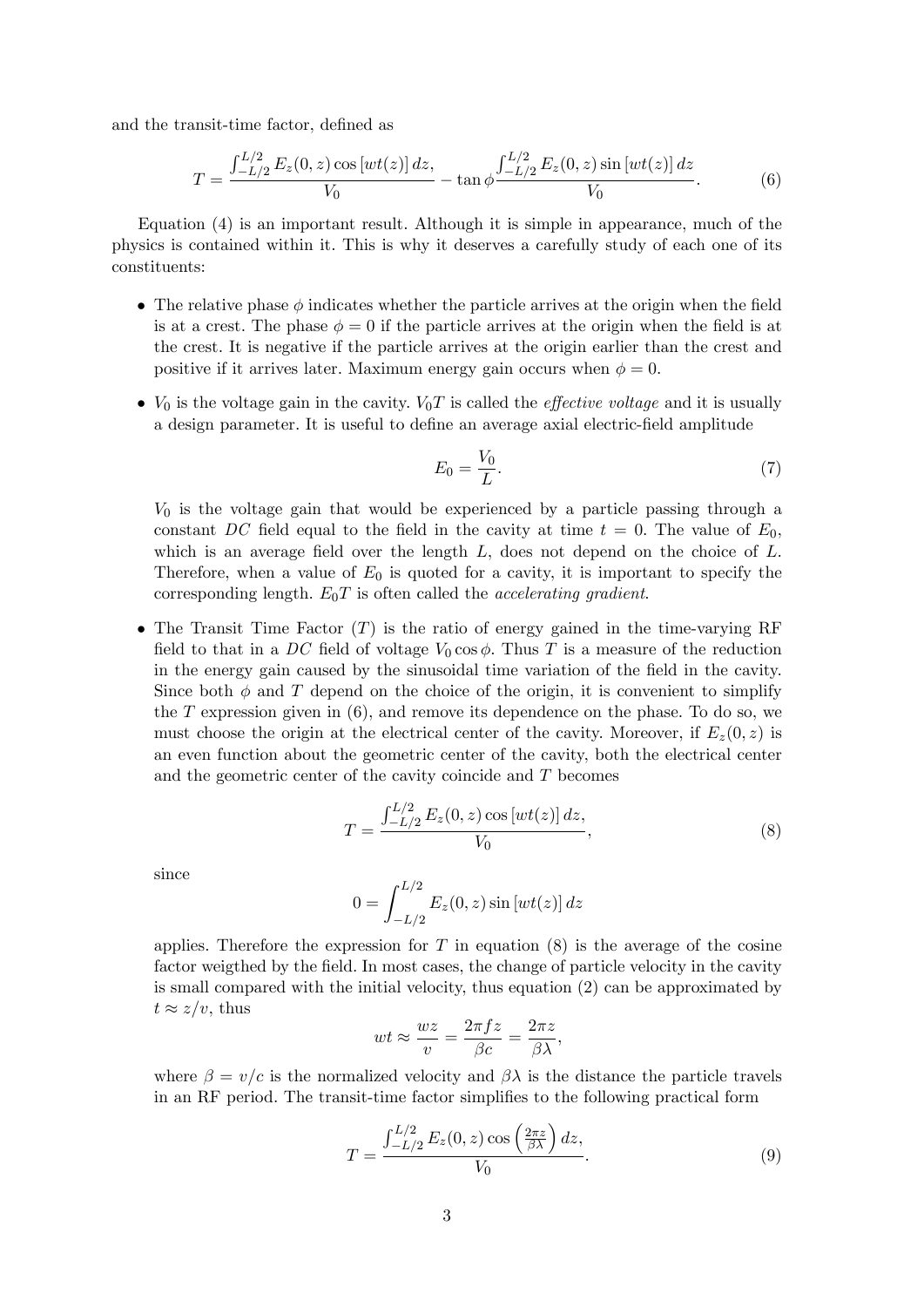## 2.2 Relativistic Velocity and Energy of a Particle

Consider a particle of mass m and speed v. If c is the speed of light, a normalized velocity

$$
\beta = \frac{v}{c},\tag{10}
$$

a relativistic mass factor

$$
\gamma = \frac{1}{\sqrt{1 - \beta^2}},\tag{11}
$$

and a kinetic energy

$$
W = (\gamma - 1)mc^2 \tag{12}
$$

can be defined. It is important to point out that for nonrelativistic particles ( $\beta \ll 1$ ):

$$
\gamma = \frac{1}{\sqrt{1 - \beta^2}} \approx 1 + \frac{\beta}{2}
$$

and therefore equation (12) reduces to the well-know expression for the nonrelativistic kinetic energy

$$
W = \frac{mv^2}{2}.
$$

Equations (11) and (12) allow us to calculate the kinetic energy from the normalized velocity  $\beta$  of a particle.

The inverse conversions to compute  $\beta$  from a given kinetic energy are

$$
\gamma = \frac{W + mc^2}{mc^2}, \qquad \beta = \sqrt{1 - \frac{1}{\gamma^2}}.
$$
\n(13)

#### 2.3 Figures of Merit of a Cavity for Particle Acceleration

There are several figures of merit that are commonly used to characterize accelerating cavities. Some of these depend on the power, which is dissipated because of electrical resistance in the walls of the cavities.

#### 2.3.1 Quality Factor

The quality factor is defined as

$$
Q = w \frac{\text{(average energy stored)}}{\text{(energy loss/second)}} = w \frac{W_m + W_e}{P} = w \frac{W_m + W_e}{P_c + P_d} \tag{14}
$$

where w is the angular resonant frequency,  $W_m$  and  $W_e$  are the magnetic and electric energies

$$
W_m = \frac{\mu}{4} \operatorname{Re} \int_V \vec{H} \cdot \vec{H}^* dv,
$$
\n(15a)

$$
W_e = \frac{\epsilon}{4} \operatorname{Re} \int_V \vec{E} \cdot \vec{E}^* dv, \qquad (15b)
$$

 $P_c$  is the average power loss due to the finite conductivity of the conducting walls

$$
P_c = \frac{R_s}{2} \int_{walls} \vec{H}_{\text{tan}} \cdot \vec{H}_{\text{tan}}^* ds = \frac{R_s}{2} \int_{walls} \left(\hat{n} \times \vec{H}_{\text{tan}}\right) \cdot \left(\hat{n} \times \vec{H}_{\text{tan}}\right)^* ds \quad \text{or (16a)}
$$

$$
P_c = \int \text{Re} \left( \vec{S} \cdot \hat{n} \right) ds = \int \text{Re} \left[ \left( \frac{1}{2} \cdot \vec{E} \times \vec{H}^* \right) \cdot \hat{n} \right] ds \tag{16b}
$$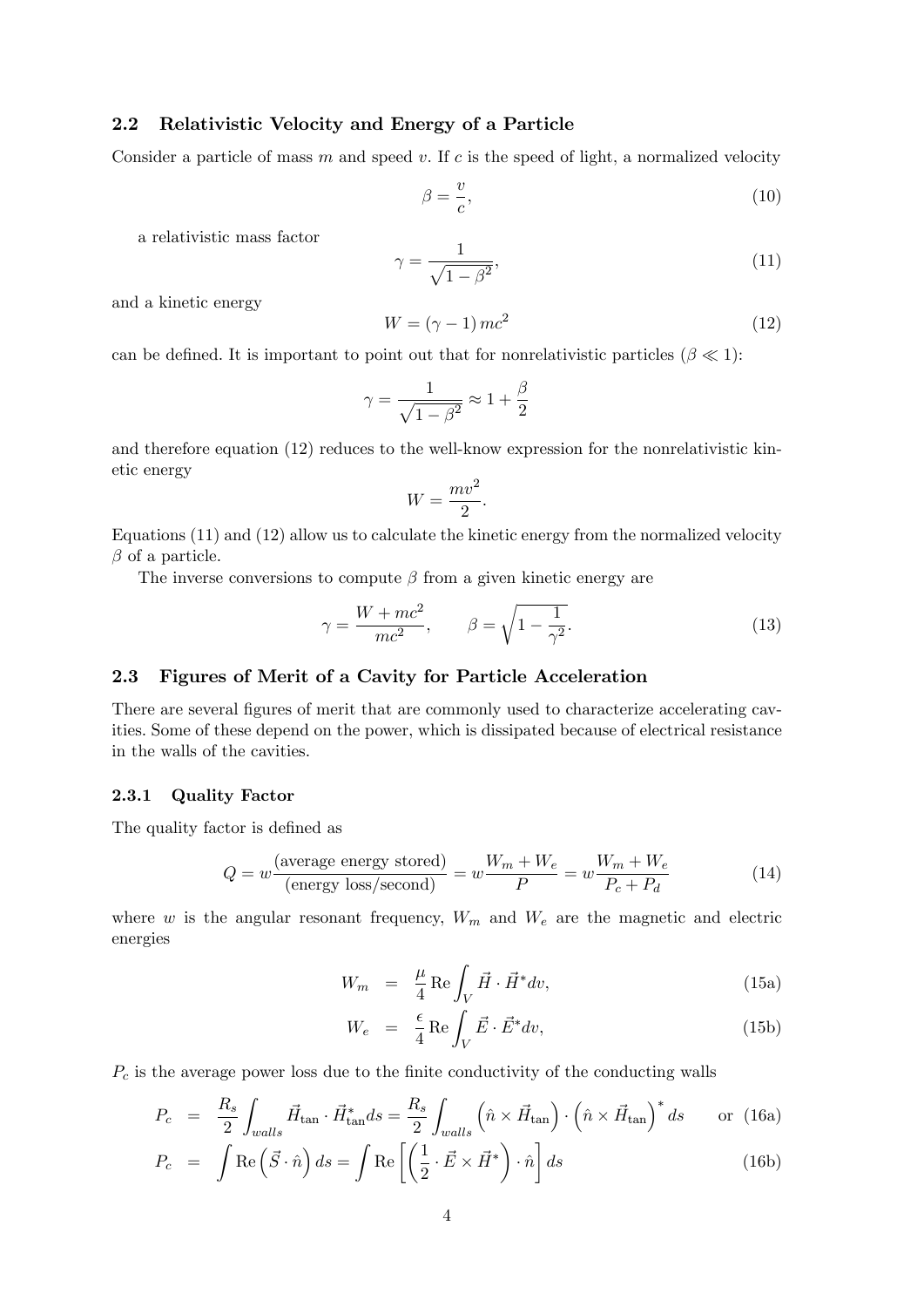where  $R_s$  is the surface resistance defined as

$$
R_s = \sqrt{\frac{w\mu}{2\sigma}},\tag{17}
$$

 $P_d$  is the average power loss due to dielectric losses

$$
P_d = \frac{1}{2} \operatorname{Re} \int_V \vec{J} \cdot \vec{E}^* dv. \tag{18}
$$

and P is the total dissipated power. At resonance  $W_m = W_e$ , therefore only one of the two energies have to be computed.

As a conclusion, Q is a measure of the loss of a resonant cavity: lower loss implies a higher Q.

#### 2.3.2 Shunt Impedances

The shunt impedance is defined as

$$
r_s = \frac{V_0^2}{P},\tag{19}
$$

where  $V_0$  is the axial voltage defined in (5) and P is the dissipated power calculated from equations (16) and (18). This parameter is independent of the excitation level of the cavity and measures the effectiveness of producing and axial voltage  $V_0$  for a given dissipated power.

In an accelerating cavity we are really more interested in maximizing the particle energy gain per unit power dissipation. According to (4), the peak energy gain of a particle occurs when  $\phi = 0$ , and is  $\Delta W = qV_0T$ . Consequently, we define an effective shunt impedance of a cavity as

$$
r = \left[\frac{\Delta W_{\phi=0}}{q}\right]^2 \frac{1}{P} = \frac{[V_0 T]^2}{P} = r_s T^2.
$$
 (20)

This parameter in megohms measures the effectiveness per unit power loss for delivering energy to a particle.

For a given field, both  $V_0$  and P increase linearly with L, as do both r and  $r_s$ . For long cavities we often prefer a quantity that is independent of both the field level and the cavity length. Thus, it is also convenient to introduce shunt impedances per unit length. The shunt impedance per unit length, Z, is simply

$$
Z = \frac{r_s}{L} = \frac{V_0^2}{PL}.
$$
\n(21)

Analogously, the effective shunt impedance per unit length is

$$
ZT^2 = \frac{r}{L} = \frac{[V_0T]^2}{PL}.
$$
\n(22)

The units for quantities (21) and (22) are usually megohms per meter. Specially for normalconducting cavities, one of the main objectives in cavity design is to choose the geometry to maximize effective shunt impedance per unit length. This is equivalent to maximizing the energy gain in a given length for a given power loss.

Another useful parameter is the ratio

$$
\frac{ZT^2}{Q},
$$

also called characteristic impedance of the cavity, which exclusively depends on the cavity geometry, being independent of the surface properties that determine power losses.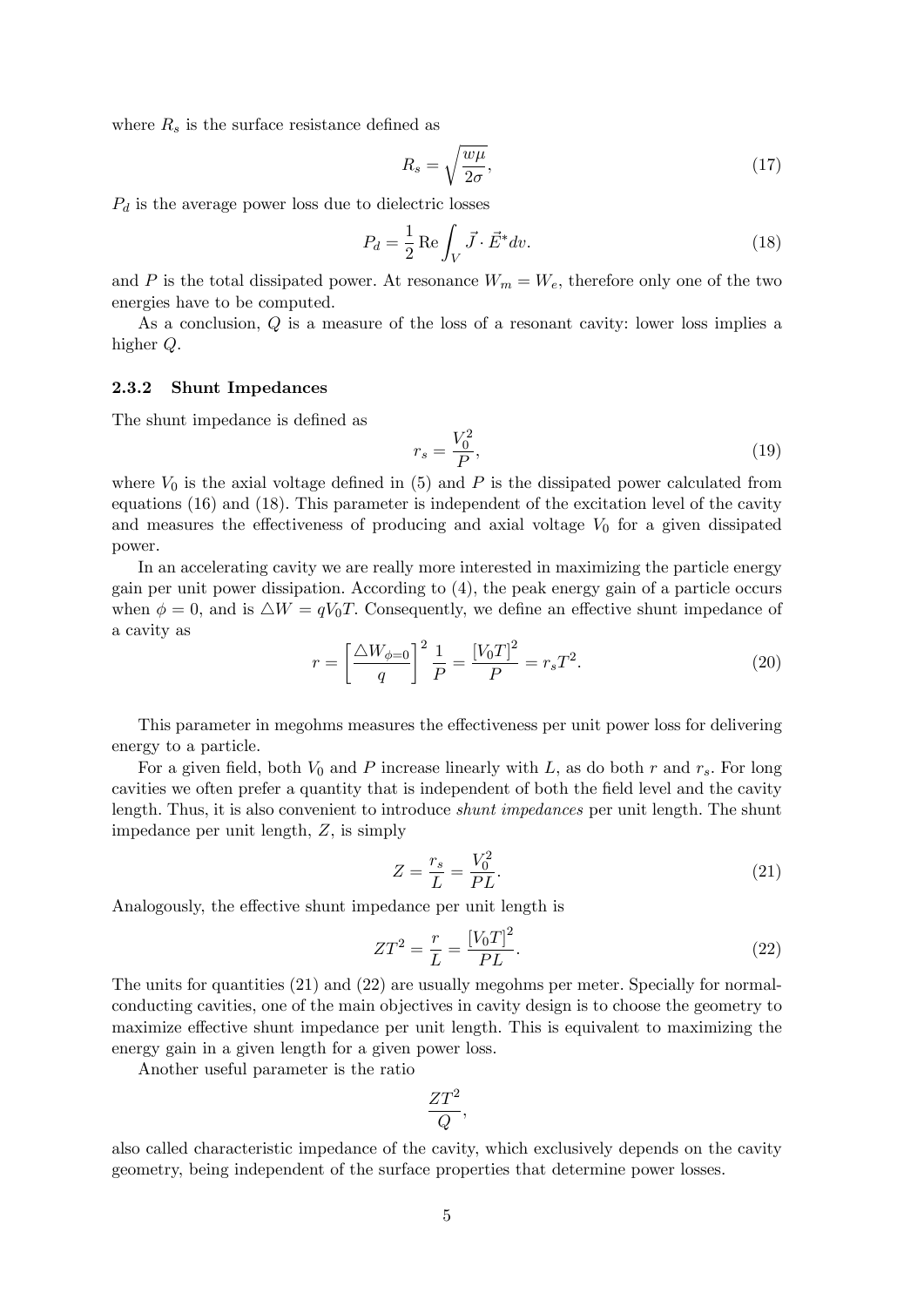#### 2.4 RF Electric Breakdown: Kilpatrick Criterion

At sufficiently high fields, room-temperature copper cavities will suffer electric breakdown or sparking. In the 1950s, W. D. Kilpatrick [4] analyzed the data on RF breakdown, and defined the conditions that would result in breakdown-free operation. The Kilpatrick results were expressed in a convenient formula by T. J. Boyd [5] given as

$$
f(\text{MHz}) = 1.64 E_k^2 e^{-8.5/E_k},\tag{23}
$$

where f is the frequency in MHz,  $E_k$  is the Kilpatrick limit expressed in megavolts per meter. Note that for a given operating frequency, (23) must be solved implicitly to obtain the corresponding Kilpatrick limit. Moreover,  $E_k$  increases with increasing frequency.

The Kilpatrick criterion is based on experimental results that were obtained in an era before clean vacuum systems were common. Therefore, the Kilpatrick criterion is considered conservative by today's standards. The maximum peak surface field  $E_s$  in an accelerating cavity is expressed as

$$
E_s = bE_k,\tag{24}
$$

where b is known as the *bravery factor*. Typical values chosen for b range from 1.0 to 2.0. Larger values of b are often chosen for pulsed accelerators with pulse lengths less than about 1 ms.

## 3 Re-Bunching Cavity Design

#### 3.1 Design Criteria

When designing the cavity, some considerations must be taken into account:

- The resonant frequency of the accelerating mode of the cavity is the frequency of operation of the linac.
- A high shunt impedance per unit length  $ZT^2$ , defined as in (22), is desirable in order to reduce the power consumption and therefore to simplify the cooling system.
- Electrical discharge (sparking) must be avoided by limiting the peak surface electric field. A value for the Kilpatrick limit or the bravery factor defined in  $(24)$  must be chosen.
- The cavity has to fit inside the mechanical limits imposed by the MEBT optical design, leading to a more compact structures.

The design procedure takes the work done by C. Plostinar et al. for the ISIS-FETS re-bunching cavities [1]-[3] as starting point. In their work, two basic geometries were considered as cavity candidates: the Drift Tube Linac (DTL)-type cavity and the Coupled Cavity Linac (CCL)-type cavity. Both resemble pillbox cylindrical cavities with re-entrant noses in the near axis region. The study performed by the authors lead to several remarks:

- The DTL-type cavity is more compact that the CCL cavity design, thus allowing some of the magnetic quadrupoles to be integrated inside the drift tube.
- The shunt impedance of the CCL cavity is about 3 times higher than the DTL buncher. This is so because the dissipated power is about 3 times smaller.
- The CCL cavity is easier to engineer than the DTL one.

As a conclusion, Plostinar et al. chose the CCL cavity as their candidate for the rebunching cavity. Therefore, this is the cavity geometry that has been investigated in ESS-Bilbao.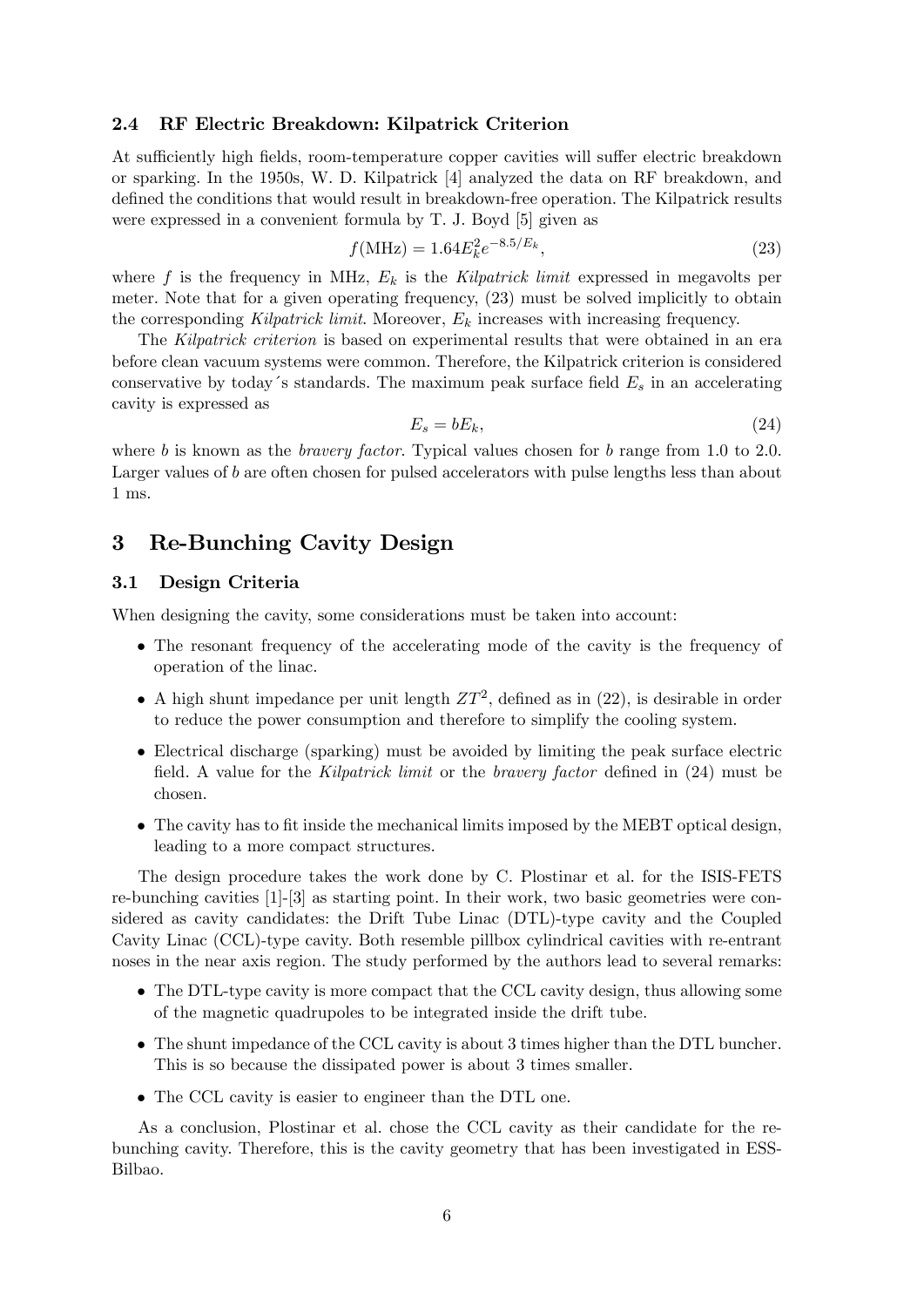

Figure 1: Re-bunching cavity designed at ESS-Bilbao. (a) Cut view of one-quarter of the cavity including the design parameters; (b) 3D vacuum model of the cavity.

#### 3.2 Electromagnetic Model

A cut view of one-quarter of the designed cavity including its parameters is shown in Fig. 1-a. A full 3D model of the cavity (Fig. 1-b) can easily be obtained by sweeping the parametrized face  $360^{\circ}$  around the z-axis. Finally, a mirror operation must be applied on the XY plane. Copper ( $\sigma = 5.8 \times 10^7$  S/m,  $\mu_r = 0.999991$ ) is assumed as the material for the conducting walls of the cavity.

#### 3.3 Resonant Mode

The cavity is designed to operate in the  $TM<sub>010</sub>$  mode. This mode, also called the accelerating mode, only has two field components: the longitudinal component of the electric field  $E_z$ and the transversal component of the magnetic field intensity  $H_{\theta}$ . The electric field grows along the longitudinal  $(z)$  axis and its maximum value arises in the gap region, as shown in Fig. 2-a. On the other hand, the magnetic Öeld mainly concentrates around the nose cones, thus becoming a region with high losses (Fig. 2-b). When designing the cavity, it is important to keep in mind that the accelerating mode  $TM<sub>010</sub>$  is the dominant mode as long as  $L_cav/2$  is smaller than the cavity radius R<sub>\_out.</sub> If this is not fulfilled, the TE<sub>111</sub> mode becomes the dominant mode.

#### 3.4 Simulation Set-Up

The re-bunching cavity has been designed and analyzed by Full-Wave electromagnetic simulators. Specifically, CST Microwave Studio (MWS), HFSS from Ansoft, COMSOL and SUPERFISH have been used. The eigenmode solver has been activated for all simulators. For CST MWS the Jacobi-Davidson method (JDM) has been chosen. According to CST documentation "the solver time for the JDM eigenmode solver increases with the number of modes to calculate. Therefore, it is usually the method of choice if only a few modes are required". For the rest of simulators, only one eigenmode solver is available.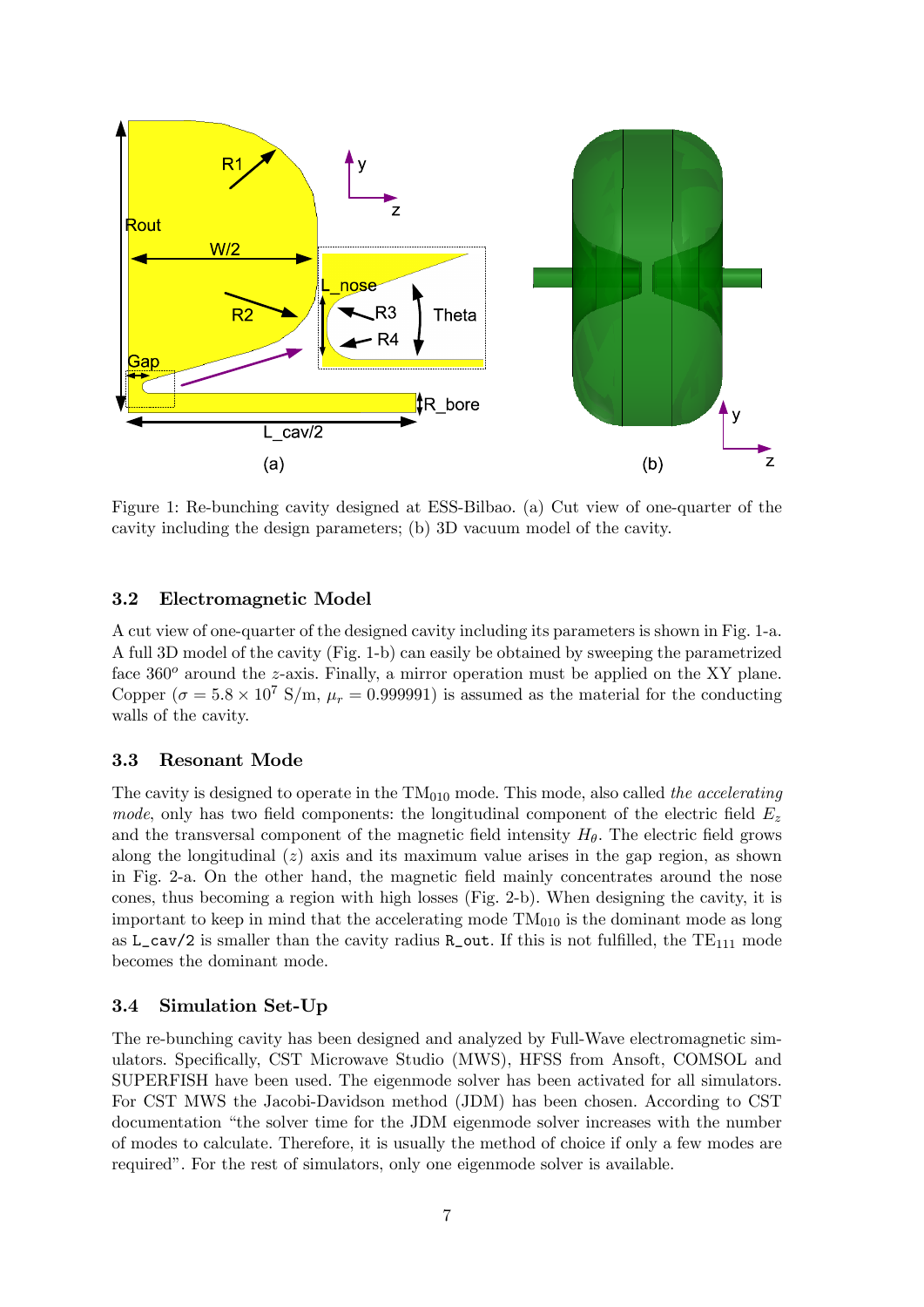

Figure 2: Field distribution of the  $TM<sub>010</sub>$  for the re-bunching cavity of Fig. 1. (a)  $E<sub>z</sub>$  electric field and (b)  $H_{\theta}$  magnetic field. The fields are mainly concentrated on the nose cone regions.

Due to the symmetries of the  $TM<sub>010</sub>$  mode, 1 Perfect Electric Wall (PEW) and 2 Perfect Magnetic Walls (PMW) can be defined in the cavity, thus only one-eighth of the 3D cavity is actually simulated. Moreover, when using COMSOL and SUPERFISH, the 2D axysimmetric option can also been activated and a simulation of the 2D geometry shown in Fig. 1-a can straight be performed. This option leads to a reduction in the computational cost of the simulations.

#### 3.5 Cavity Specifications

The main cavity specifications have been specified by the MEBT beam dynamics design:

- A resonant frequency of 352:2 MHz (corresponding to that of the whole linac).
- An effective voltage  $(V_0T)$  of 140 kV.
- A Kilpatrick limit or bravery factor of  $b = 1.4$ . According to (23),  $E_k = 18.45$  MV/m at  $352.2$  MHz, thus taking into account  $(24)$ , the maximum allowed peak surface field is  $E_{\rm s,max} = 25.83$  MV/m.
- The kinetic energy of the protons of the MEBT is  $W = 3$  MeV, which according to (13) corresponds to a normalized velocity of  $\beta = 0.0797320$ .
- An aperture of 30 mm (R bore=15 mm)
- A maximum length of 126 mm (L\_cav=W=126 mm)

With this cavity specifications, a serial number to name the cavity has been created:  $A30W126T45$ , where A30 stands for an aperture of 30 mm, W126 stands for a TOTAL cavity length of 126 mm and  $T45$  stands for a theta angle of  $45^{\circ}$ . Besides these input parameters, the name of each developed prototype will be followed by the corresponding version number.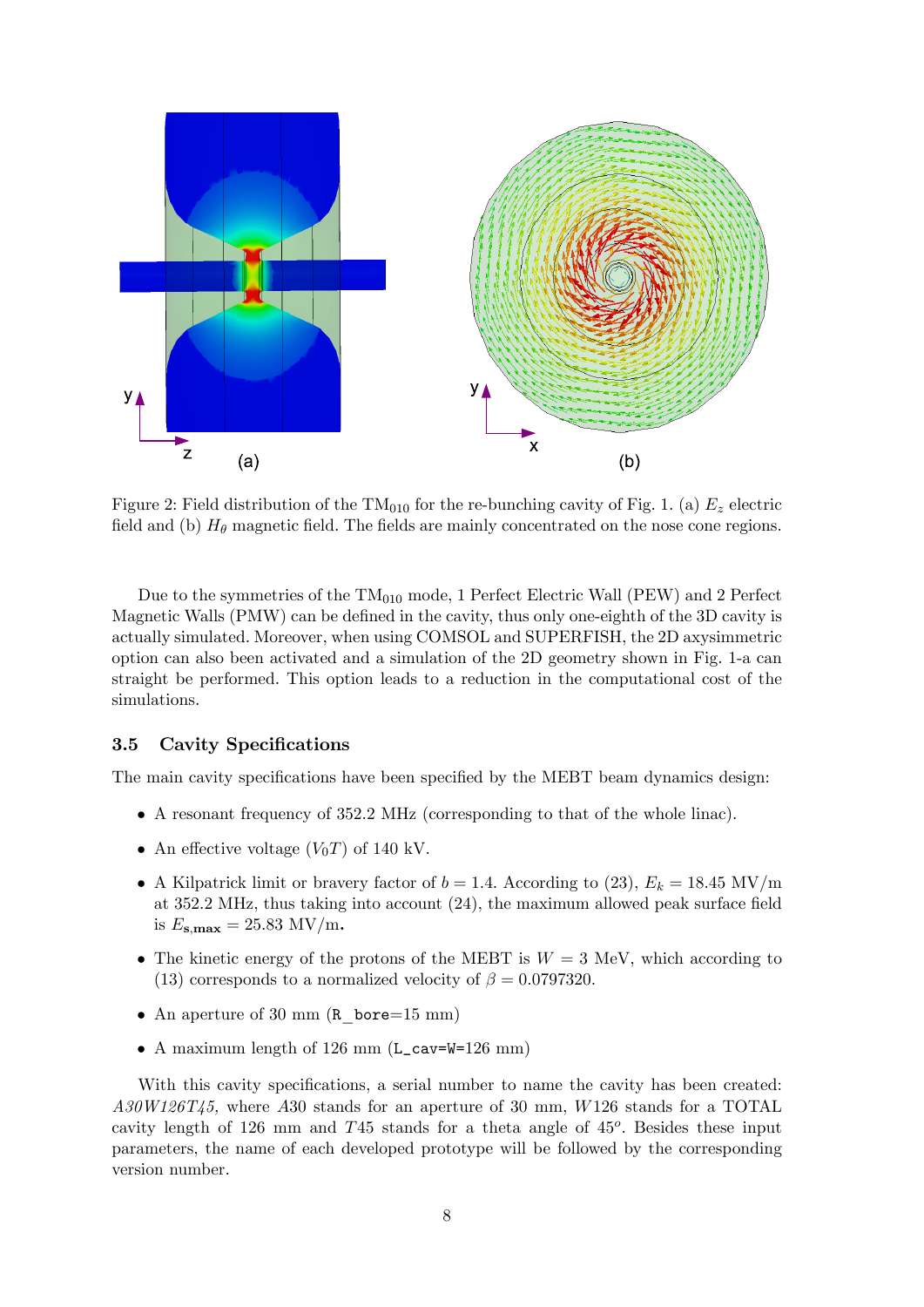| Parameter | Nominal Value, [mm] |
|-----------|---------------------|
| R bore    | 15                  |
| L_cav=W   | 126                 |
| Gap       | 6                   |
| L nose    | 8                   |
| R out     | 241                 |
| R1        | 30                  |
| R2        | 50                  |
| $R3=R4$   | 4                   |
| Theta     | 45                  |

Table 1: Preliminary parameter values for the A30W126T45v0 cavity of figure 1.

| Software                                                                    | <b>HFSS</b> | $\mathbf{CST}$ | <b>COMSOL</b> | <b>SUPERFISH</b> |
|-----------------------------------------------------------------------------|-------------|----------------|---------------|------------------|
| Freq, [MHz]                                                                 | 352.20      | 352.17         | 352.19        | 352.24           |
| $\mathbf{Q}_0$                                                              | 23507       | 23845          | 23514         | 23516            |
| т                                                                           | 0.582       | 0.589          | 0.589         | 0.588            |
| $V_0T$ , [kV]                                                               | 140         | 140            | 140           | 140              |
| P, [kW]                                                                     | 14.794      | 14.27          | 14.41         | 14.62            |
| $r, \vert M\Omega \vert$                                                    | 1.32        | 1.37           | 1.36          | 1.33             |
| $\mathbf{Z} \mathbf{T}^2$ , $\left[ \mathbf{M} \Omega / \mathbf{m} \right]$ | 10.51       | 10.87          | 10.79         | 10.59            |
| $\rm [MV/m]$<br>$\mathbf{E_{s,max}},$                                       | 30.18       | 28.41          | 26.60         | 25.97            |
| Kilpatrick (b)                                                              | 1.63        | 1.54           | 1.44          | 1.41             |

Table 2: Computed figures of merit for the A30W126T45v0 cavity of figure 1 and table 1.

#### 3.6 Preliminary Results: A30W126T45\_v0

Taking into account the cavity specifications mentioned above, an initial parameter sweep has been done in order to match the desired resonance frequency of the cavity. Although the resulting geometry will not be optimized from both the effective shunt impedance  $ZT^2$ and the Kilpatrick limit viewpoints, it will allow us to check the accuracy of the different simulators involved. Moreover it will be our starting point to perform a parametric study. Table 1 shows the preliminary set of parameters found for the re-bunching cavity of figure 1-a. The prototype is named as  $A30W126T45$  v0.

The main figures of merit computed with each of the available simulators are shown in table 2. Moreover, figure 3 shows the normalized  $E<sub>z</sub>$  field along the axis of the cavity. Generally speaking, a good agreement among the results provided by all simulators is observed. Specifically, some aspects can be pointed out:

- 1. The resonance frequency of the  $TM_{010}$  is well predicted by all simulators.
- 2. The quality factor provided by CST is slightly higher than the one given by the other simulators. This also implies a lower dissipated power.
- 3. The results obtained for the shunt impedances and the transit time factor show good agreement.
- 4. Finally, the computed maximum peak surface field  $E_{s,max}$  shows the worst agreement among simulators. This computation has a strong dependence with the initial mesh settings on the surface of the cavity for each of the simulators.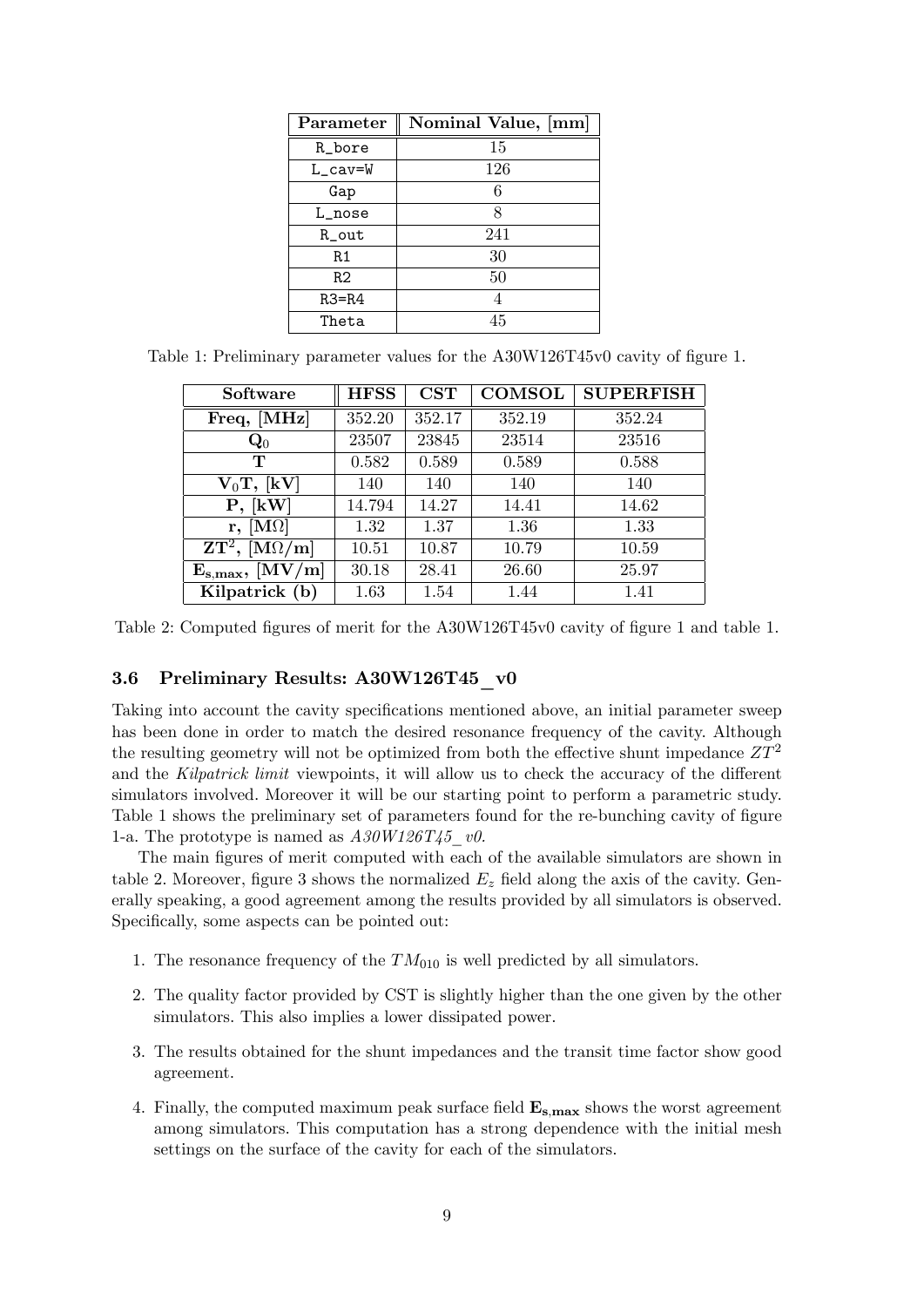

Figure 3: Normalized  $E_z$  field along the axis of the cavity  $A30W126T45v0$  calculated by HFSS, CST and Comsol.



Figure 4: (a) Effective shunt impedance  $ZT^2$  and (b) Kilpatrick factor as function of Gap. The values for the rest of parameters used in the simulations have been taken from table 1.

### 4 Parametric Analysis

In order to gain experience on how the cavity behaves, and to be able to find the optimum cavity geometry, a parametric analysis has been performed with Comsol. Starting from the nominal values given in table 1, the effect of each parameter on both the shunt impedance  $ZT^2$  and the Kilpatrick factor has been independently studied.

#### 4.1 Gap

As stated earlier, the nose cones concentrate a high electric field in the gap region. Thus, a right choice of the parameter gap is crucial. Figure 4-a shows that decreasing the gap has the effect of increasing  $ZT^2$ . This is so, because when the gap decreases, the transit time factor T increases. However, if the gap becomes too small, the voltage gain  $V_0$  in the cavity is reduced thus having a negative effect on  $ZT^2$  as it can be seen for gap values of less than 4 mm. In addition, as shown in 4-b, a small gap increases  $E_{\rm s,max}$  which lead to unacceptable values of the Kilpatrick limit.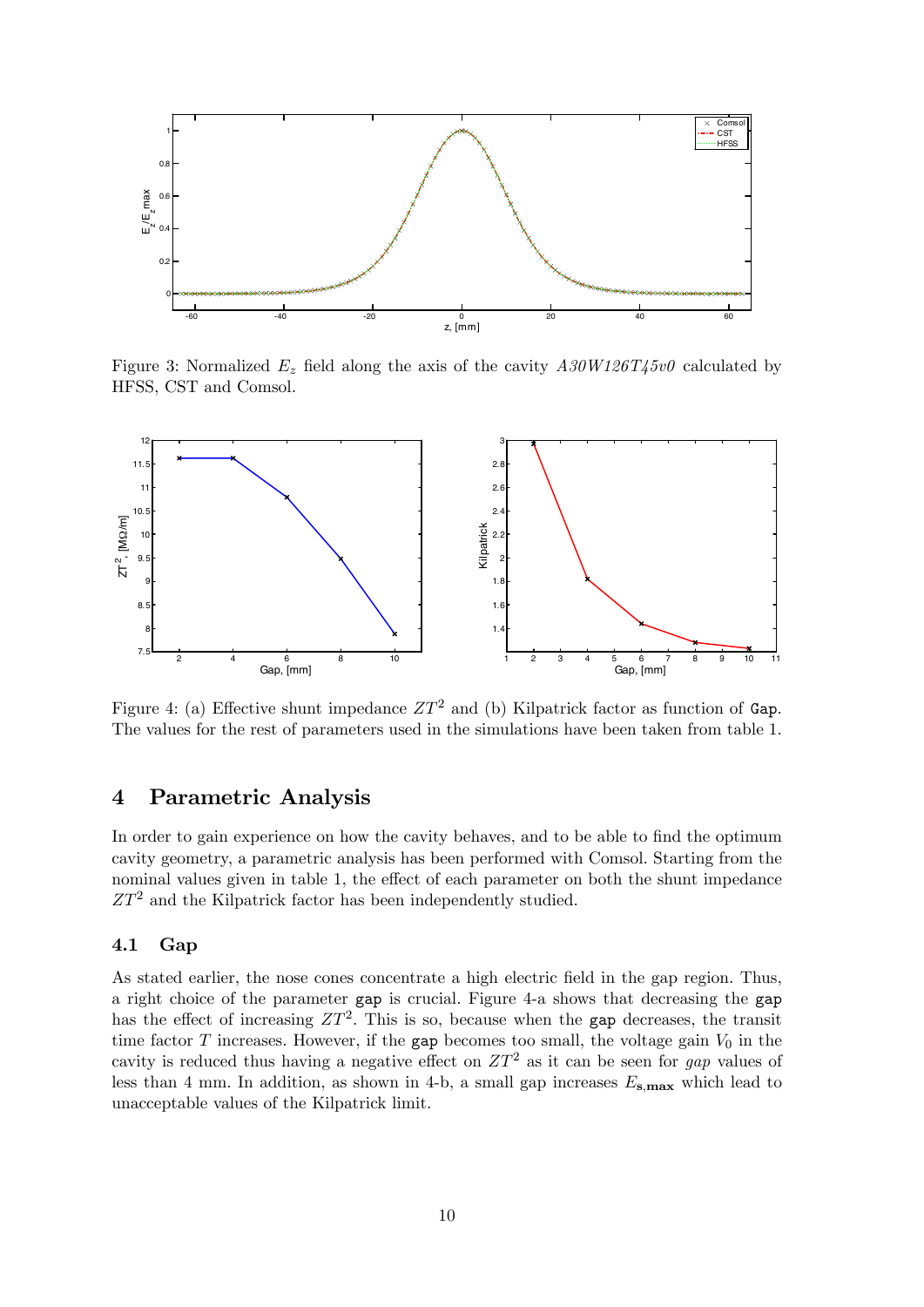

Figure 5: (a) Effective shunt impedance  $ZT^2$  and (b) Kilpatrick factor as function of Lnose. The values for the rest of parameters used in the simulations have been taken from table 1.

#### 4.2 Lnose

Since Lnose is a parameter also located in the nose-cone area, its behavior is quite similar to the one detected for the gap. However, as shown in Fig. 5, while its effect on  $ZT^2$  is not so critical, the Kilpatrick limit is considerable reduced as the parameter increases. This could be a good choice to ensure the specified value for the Kilpatrick limit.

#### 4.3 Cone Angle Theta

The dependence on the nose cone angle Theta is shown in Fig. 6. It can be seen that the highest  $ZT^2$  correspond to the minimum value of Theta. However, the final value for this angle will also be chosen taking into account the space required if focusing devices are to be located on the outside part of the cavity, as proposed in [1]. Moreover, a value of Theta too small could result in a fragile mechanical structure as well as making the cooling of the nose cone region much more difficult.



Figure 6: (a) Effective shunt impedance  $ZT^2$  and (b) Kilpatrick factor as function of Theta. The values for the rest of parameters used in the simulations have been taken from table 1.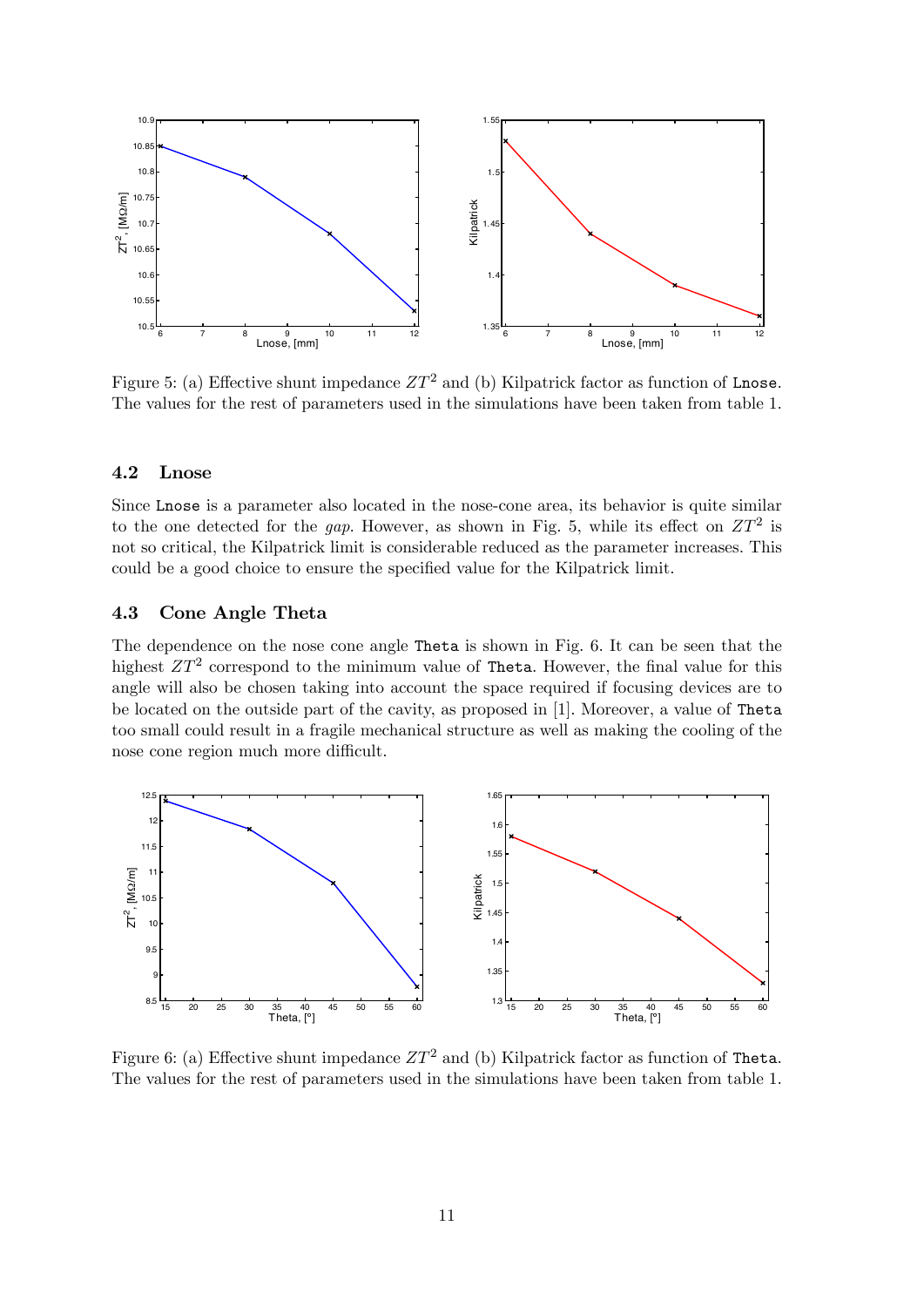

Figure 7: (a) Effective shunt impedance  $ZT^2$  and (b) Kilpatrick factor as function of R3. The values for the rest of parameters used in the simulations have been taken from table 1.



Figure 8: (a) Effective shunt impedance  $ZT^2$  and (b) Kilpatrick factor as function of R1. The values for the rest of parameters used in the simulations have been taken from table 1.

#### 4.4 Inner Radius R3 and R4

Since these parameters are related to the shape of the nose cones, their effect on the cavity figures of merit also deserves a special attention. As depicted in Fig. 7, when R3 increases, both the Kilpatrick factor and  $\mathbb{Z}T^2$  become smaller. Making R3 greater could be a good choice.

#### 4.5 Outer Radius R1 and R2

Contrary to what happens with all previous parameters, the outer radius R1 and R2 are located far from the nose cones, thus their effects on both  $ZT^2$  and the Kilpatrick factor should be less critical. As expected, figures  $8$  and  $9$  shows how R1 and R2 have little effect on both  $ZT<sup>2</sup>$  and the Kilpatrick factor. As conclusion, since the overall effect in the figures of merit of the cavity is marginal, these parameters are good candidates to perform a fine tune of the cavity to the operating frequency once the optimized values for the rest of the parameters are found.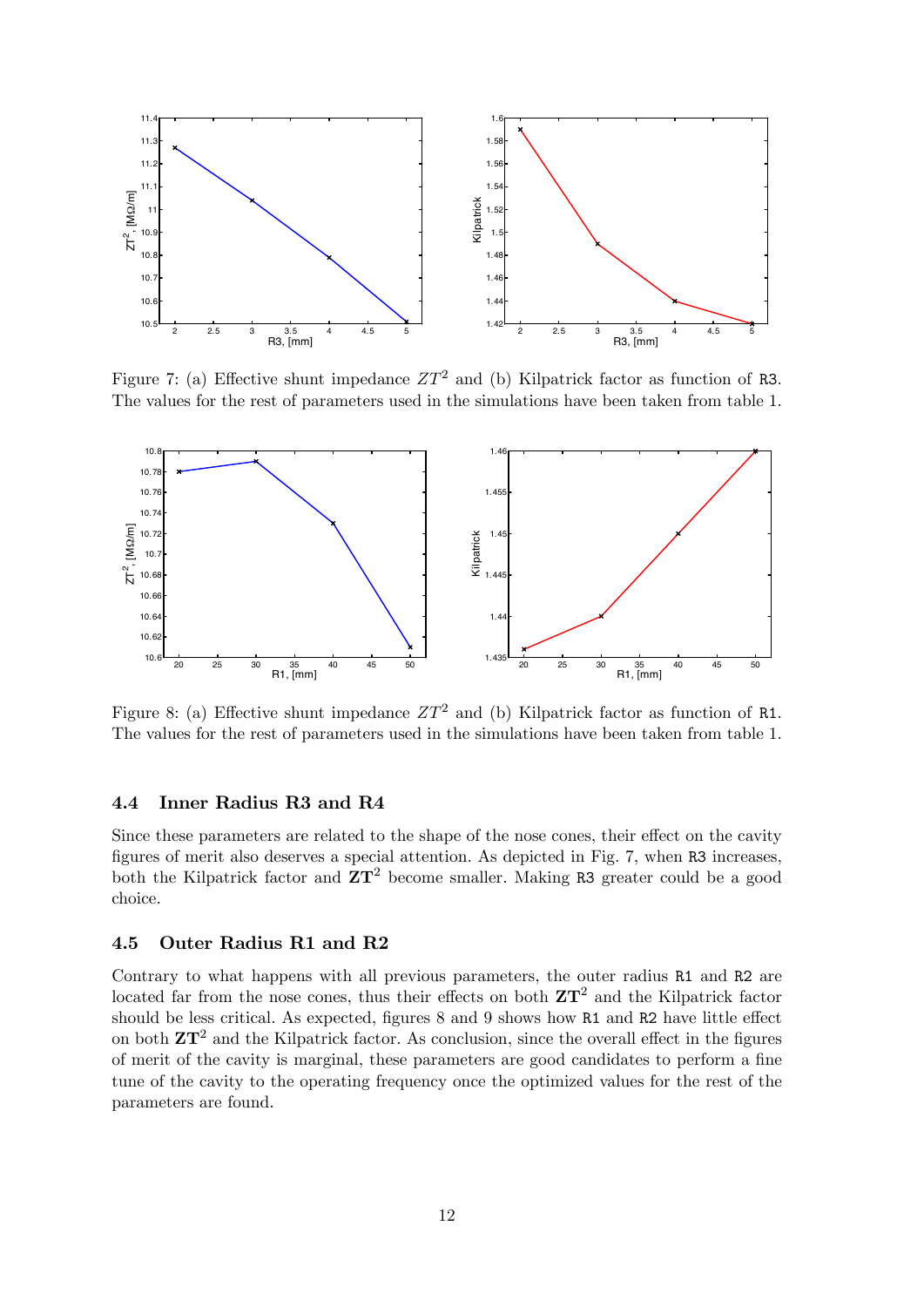

Figure 9: (a) Effective shunt impedance  $ZT^2$  and (b) Kilpatrick factor as function of R2. The values for the rest of parameters used in the simulations have been taken from table 1.



Figure 10: (a) Effective shunt impedance  $ZT^2$  and (b) Kilpatrick factor as function of Rout. The values for the rest of parameters used in the simulations have been taken from table 1.

#### 4.6 Cavity Radius Rout

Figure 10 shows that  $ZT^2$  monotonously increases with increasing Rout. However, for the Kilpatrick limit, the opposite effect is observed.

#### 4.7 Length of the Cavity: Lcav and W

Although this parameter is given by the MEBT beam dynamics design and it should remain fixed, it is important to check how it behaves. Figure 11 shows that the longer the cavity is,  $ZT<sup>2</sup>$  considerable increases while the Kilpatrick factor decreases. As a conclusion, it would be interesting to consider longer cavities provided that this is allowed by the optical design of the MEBT.

From our parametric study, the following conclusions can be pointed out:

1. For the parameters close to the nose cones, the optimum value for Gap will lie somewhere between 4 mm and 8 mm. The optimum value for Lnose will be located between 7 mm and 12 mm. Finally, for R3 this optimum value will be located between 3 mm and 5:5 mm.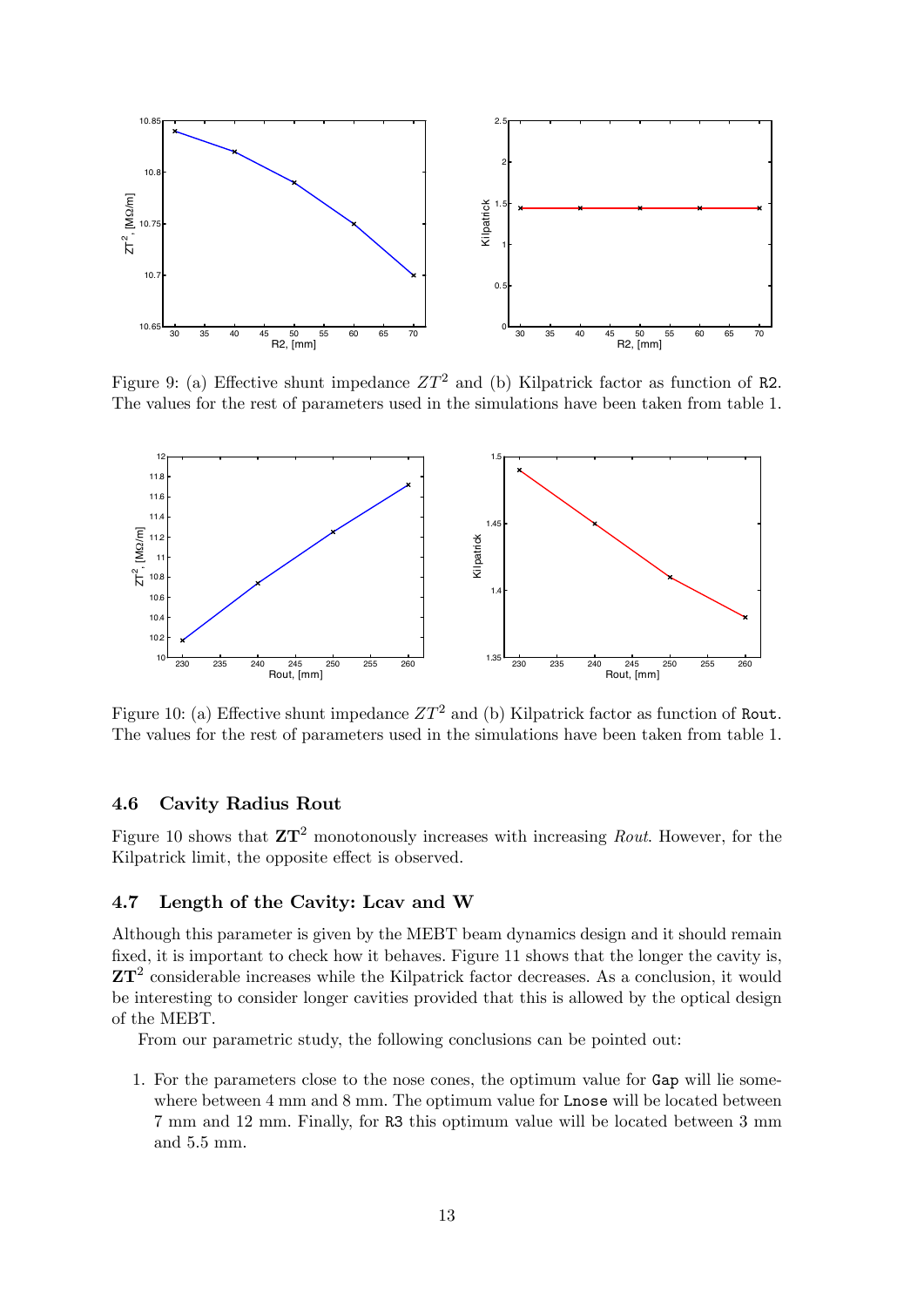

Figure 11: (a) Effective shunt impedance  $ZT^2$  and (b) Kilpatrick factor as function of W. The values for the rest of parameters used in the simulations have been taken from table 1.

| Parameter      | <b>ESS</b> Optimized, [mm] | CERN B30, ${\rm [mm]}$ | FETS, [mm] |
|----------------|----------------------------|------------------------|------------|
| R_bore         | 15                         | 15                     | 15         |
| $L_{cav} = W$  | 126                        | 126                    | 150        |
| Gap            | 6.1                        | 7                      |            |
| L_nose         | 7.2                        |                        |            |
| R_out          | 242.5                      | 246                    | 303        |
| R1             | 20                         | 32                     | 72         |
| R <sub>2</sub> | 29                         | 60                     | 20         |
| $R3=R4$        | 3.2                        | 5                      |            |
| Theta          | 45                         | 45                     | 25         |

Table 3: Optimized parameter values for the A30W126T45v1 ESS re-bunching cavity of Ögure 1. Parameters for CERN and FETS re-bunching cavities are also presented.

- 2. The outer radius R1 and R2 could be used, if needed, to perform the fine tune of the resonant frequency of the cavity.
- 3. The effect of Rout on the cavity allows us to choose the radius as big as possible, while keeping the right resonant frequency.
- 4. Finally, regarding the input parameters defined by the MEBT optical design, the optimum design would involved, if possible, a longer cavity and a cone angle as close as possible to  $0^o$ .

## 5 Optimization Procedure: A30W126T45\_v1

After the above parametric analysis is performed, the goal now to find the optimum geometry that will maximize the effective shunt impedance  $ZT^2$  while keeping the Kilpatrick limit  $b \leq 1.4$ . The optimization procedure has been carried out as following:

- 1. Besides the parameters already fixed due to cavity specifications (R\_bore=15 mm, L\_cav=W=63 mm), the conservative value of Theta=  $45^{\circ}$  has also been fixed.
- 2. The CST interpolated quasi-newton optimizer has been activated. The parameters Gap, L\_nose, R3 and Rout have been optimized. A dynamic range of variation for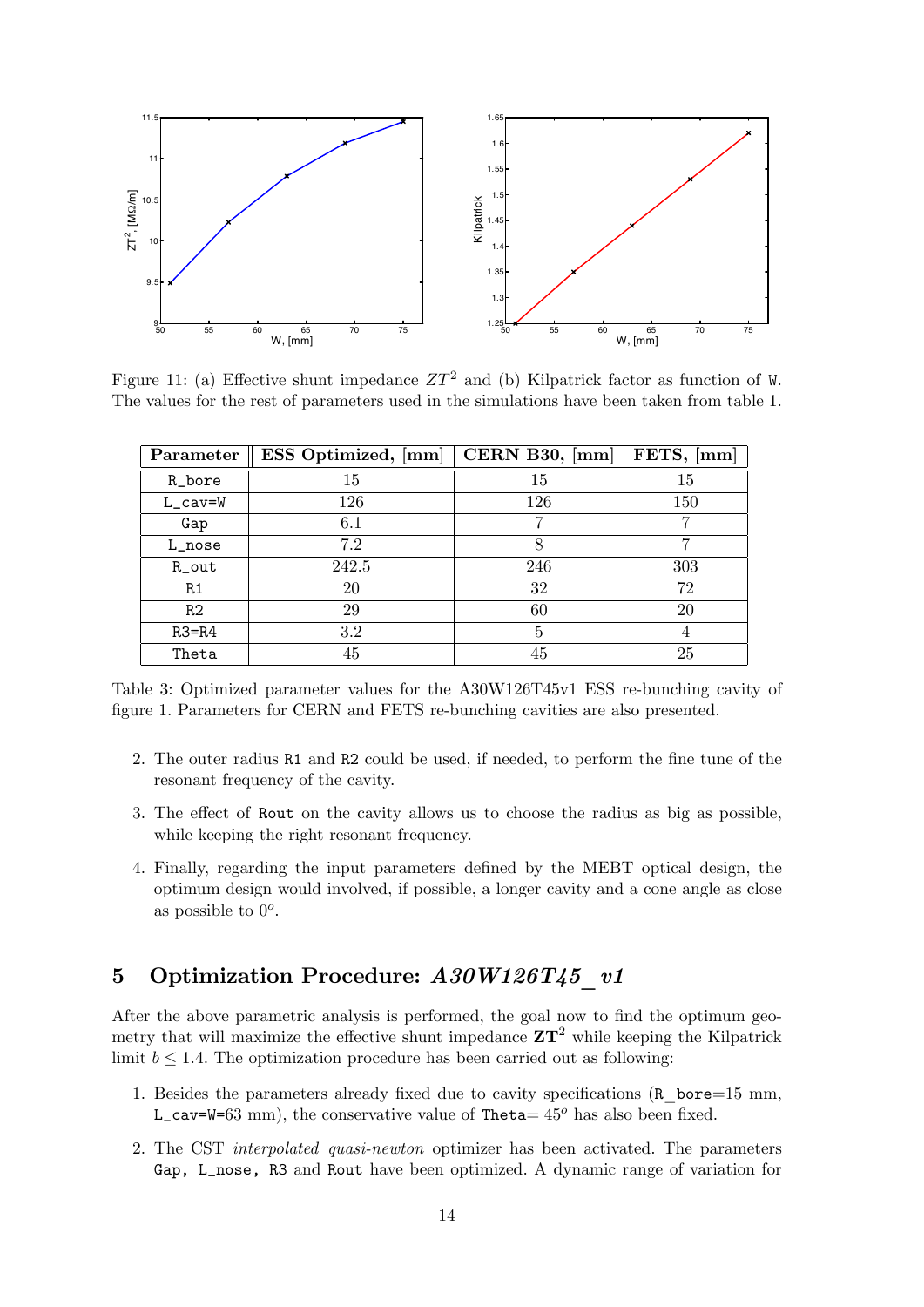| Model                               | <b>ESS</b> | <b>CERN B30</b> | <b>FETS</b> |
|-------------------------------------|------------|-----------------|-------------|
| Freq, [MHz]                         | 352.20     | 357.22          | 315.86      |
| $\mathbf{Q}_0$                      | 23477      | 24129           | 27222       |
| т                                   | 0.593      | 0.56            | 0.636       |
| $V_0T$ , [kV]                       | 140        | 140             | 160         |
| P, [kW]                             | 14.02      | 15.38           | 11.82       |
| $\mathbf{r}, \, [\mathbf{M}\Omega]$ | 1.4        | 1.27            | 2.35        |
| $\overline{\rm ZT^2,~[M\Omega/m]}$  | 11.1       | 10.11           | 15.67       |
| $E_{s,max}, [MV/m]$                 | 27.2       | 24.25           | 27.56       |
| Kilpatrick (b)                      | 1.47       | 1.3             | 1.49        |

Table 4: Computed figures of merit for the optimized A30W126T45v1 cavity of figure 1 with the parameters of table 3. Results for the CERN and FETS cavities are also presented.

each of the parameters during the optimization process has been specified. This range is set according to the results obtained in the parametric analysis. Therefore, Gap is within  $[4-8]$  mm, Lnose within  $[7-12]$ , R3 within  $[3-5.5]$  and Rout between  $[240-250]$ mm. The optimizer goal is set to maximize  $ZT^2$  while keeping the Kilpatrick limit under  $1.4$  and the resonant frequency  $freq = 352.2$  MHz.

- 3. Later,  $R1$  and  $R2$  will be used, if needed, to perform a fine tuning of the resulting cavity. In this way, the final geometry of the cavity is defined.
- 4. Finally, a simulation with the final cavity geometry is performed and the figures of merit computed.

After many simulations, a set of parameters for an optimized cavity are depicted in table 3. This cavity is named  $A30W126T45$  v1. For comparison purposes, the dimensions of the rebunching cavities designed at CERN [6] and FETS (ISIS) [7] are also included. Finally, table 4 summarizes the main characteristics of the optimized cavity. Moreover the results obtained for CERN and FETS cavities are also shown. The 3 simulation results in table 4 have been obtained by using COMSOL.

A comparison between the original prototype  $(A30W126T45\ v0)$  and the optimized one  $(A30W126T45\text{ }v1)$  leads to the following conclusions:

- 1. The Kilpatrick limit in the optimized cavity is smaller than the specified limit of 1.4.
- 2. The shunt impedance  $ZT^2$  is now optimized by increasing the time transit factor T and reducing the dissipated power P.

Moreover, when comparing the optimized cavity  $A30W126T45$  v1 with both the CERN B30 and the FETS cavity:

- 1. The FETS cavity is longer, bigger and has a smaller nose cone angle than the other 2 cavities. Therefore, according to figures (6), (10) and (11), this is why  $ZT^2$  is greater and the dissipated power  $P$  much smaller.
- 2. The results obtained for both  $A30W126T45$  v1 ESS and CERN B30 cavities are quite similar. However, the ESS design show a bigger shunt impedance and a lower dissipated power while fulfilling the specification value given for the Kilpatrick limit.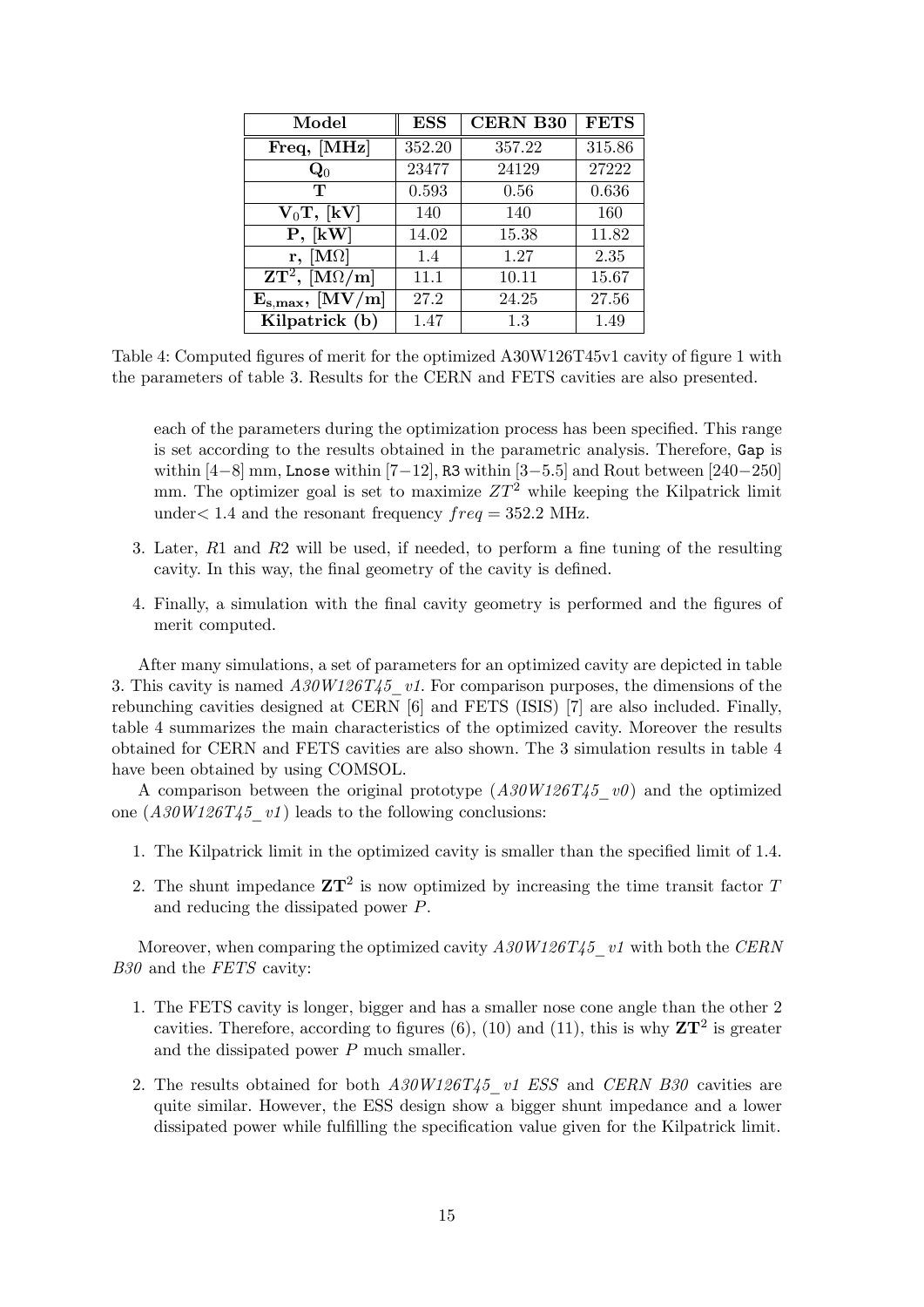## 6 Manufacturing Considerations

The cavity has been optimized in order to resonate at a frequency of 352:2 MHz, the operating frequency of the linac. As it will be described in a later report, the introduction in the cavity of a plunger tuner in a region of high magnetic Öeld, will always increase the resonant frequency, so if tuners are incorporated to the design the resulting frequency of the cavity will be higher than the initial one.

Taking this into account, a brief description of the proposed mechanical fabrication process for the cavity is described here. The cavity mechanical design comprises two main pieces: one includes the cavity barrel and one cover, while the other piece includes only one cover. The procedure is iterative. After the design has been done at the right frequency  $(352.2 \text{ MHz})$ , a modified design with a greater gap length is manufactured, thus leading to a higher resonant frequency (about 358 MHz). This model is fabricated with all the ports opened and the tuners (one Öxed and one movable) in the right positions. The assembled cavity is then measured to verify the design and to check the resonant frequency. Afterwards, the cover piece edge is machined, so when the full cavity is assembled the gap length would be smaller (resulting in lower resonant frequency). This process continues until the desired frequency is obtained. The movable tuner range must be enough to deal with the frequency shift due to the thermal expansion of the cavity, which mainly appears on the nose cones of the gap area. Therefore, during operation, the cavity geometry will be very similar to the one obtained by optimizing the geometry at 352:2 MHz. Finally, for our optimized cavity, a resonant frequency of 358 MHZ will be achieved by letting a gap length of 6:8 mm.

## 7 Conclusions and Future Work

In this work, an electromagnetic design, a parametric analysis and an optimization of a re-bunching cavity have been presented. To this end, several full-wave electromagnetic simulators have been used. Generally speaking, a good agreement among simulators is achieved. The performance of the optimized cavity is promising in terms of the shunt impedance  $ZT^2$ and the Kilpatrick limit. However, much work remains to be done in the near future:

- 1. Once the input specifications are fully established, a re-optimization of the cavity must be performed.
- 2. With this optimized geometry, the power distribution in the surface of the cavity will be used as the input parameter to perform the thermal and mechanical analysis of the cavity.
- 3. Moreover, taking into account both the required energy and the dissipated power in the cavity, an study on the power needed for the cavity as long as the topology of the power coupler that will inject the power into the cavity will be performed.
- 4. Finally, a study on the tuning system required for the cavity in order to correct the frequency shift due to both the thermal expansion of the cavity and the manufacturing tolerances must be tackled.

### References

[1] C. Plostinar, M. Clarke-Gayther, "Re-bunching RF cavities and hybrid quadrupoles for the RAL FETS", EPAC 2006, pp. 306-308 , Edinburgh, Scotland.